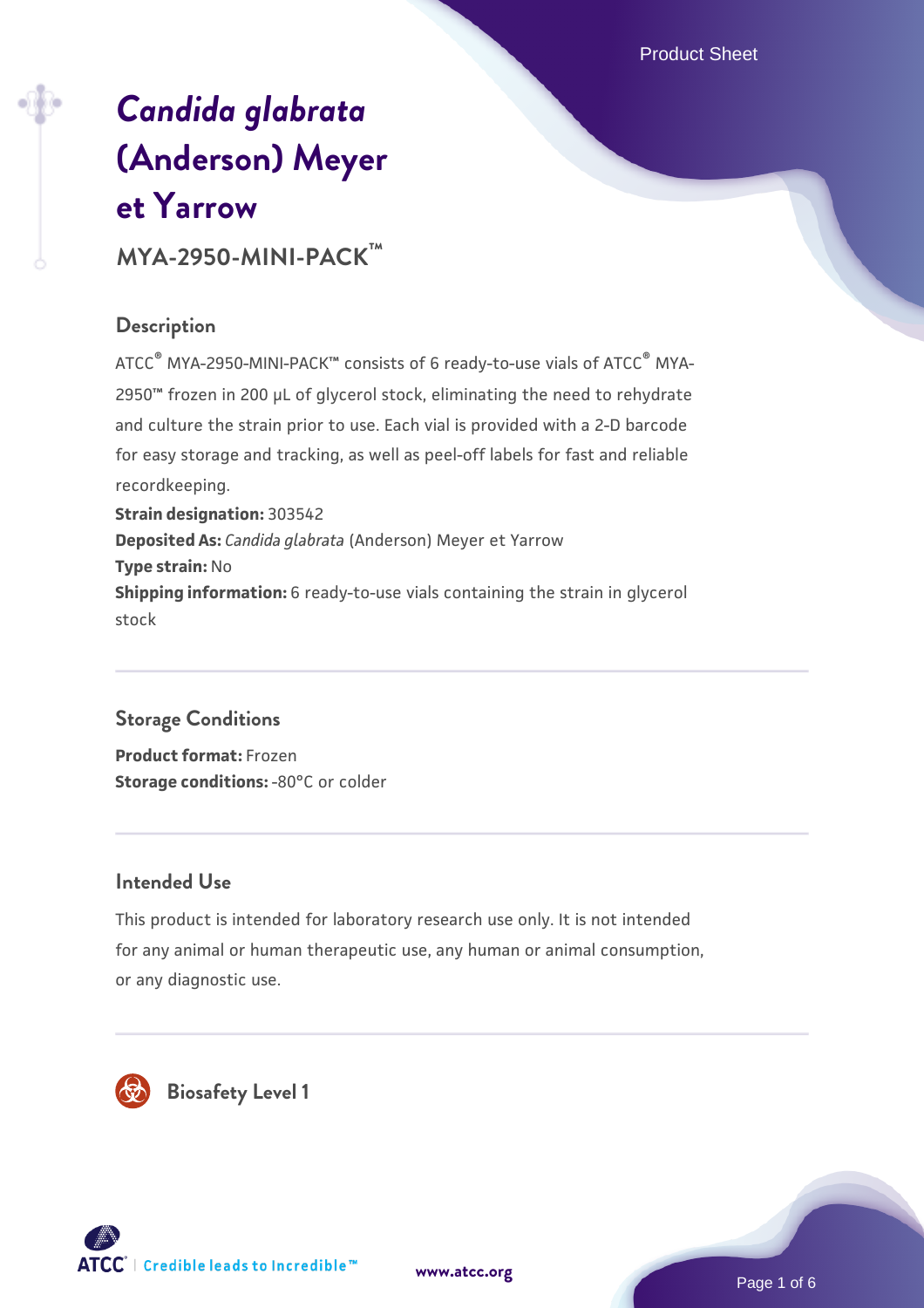#### **[Candida glabrata](https://www.atcc.org/products/mya-2950-mini-pack) [\(Anderson\) Meyer et Yarrow](https://www.atcc.org/products/mya-2950-mini-pack) Product Sheet Product Sheet MYA-2950-MINI-PACK**

ATCC determines the biosafety level of a material based on our risk assessment as guided by the current edition of *Biosafety in Microbiological and Biomedical Laboratories (BMBL)*, U.S. Department of Health and Human Services. It is your responsibility to understand the hazards associated with the material per your organization's policies and procedures as well as any other applicable regulations as enforced by your local or national agencies.

ATCC highly recommends that appropriate personal protective equipment is always used when handling vials. For cultures that require storage in liquid nitrogen, it is important to note that some vials may leak when submersed in liquid nitrogen and will slowly fill with liquid nitrogen. Upon thawing, the conversion of the liquid nitrogen back to its gas phase may result in the vial exploding or blowing off its cap with dangerous force creating flying debris. Unless necessary, ATCC recommends that these cultures be stored in the vapor phase of liquid nitrogen rather than submersed in liquid nitrogen.

#### **Certificate of Analysis**

For batch-specific test results, refer to the applicable certificate of analysis that can be found at www.atcc.org.

#### **Growth Conditions**

**Medium:**  [ATCC Medium 28: Emmons' modification of Sabouraud's agar/broth](https://www.atcc.org/-/media/product-assets/documents/microbial-media-formulations/2/8/atcc-medium-28.pdf?rev=0da0c58cc2a343eeae735016b70809bb) [ATCC Medium 200: YM agar or YM broth](https://www.atcc.org/-/media/product-assets/documents/microbial-media-formulations/2/0/0/atcc-medium-200.pdf?rev=ac40fd74dc13433a809367b0b9da30fc) [ATCC Medium 1245: YEPD](https://www.atcc.org/-/media/product-assets/documents/microbial-media-formulations/1/2/4/5/atcc-medium-1245.pdf?rev=705ca55d1b6f490a808a965d5c072196) **Temperature:** 24-26°C **Atmosphere:** Aerobic



**[www.atcc.org](http://www.atcc.org)**

Page 2 of 6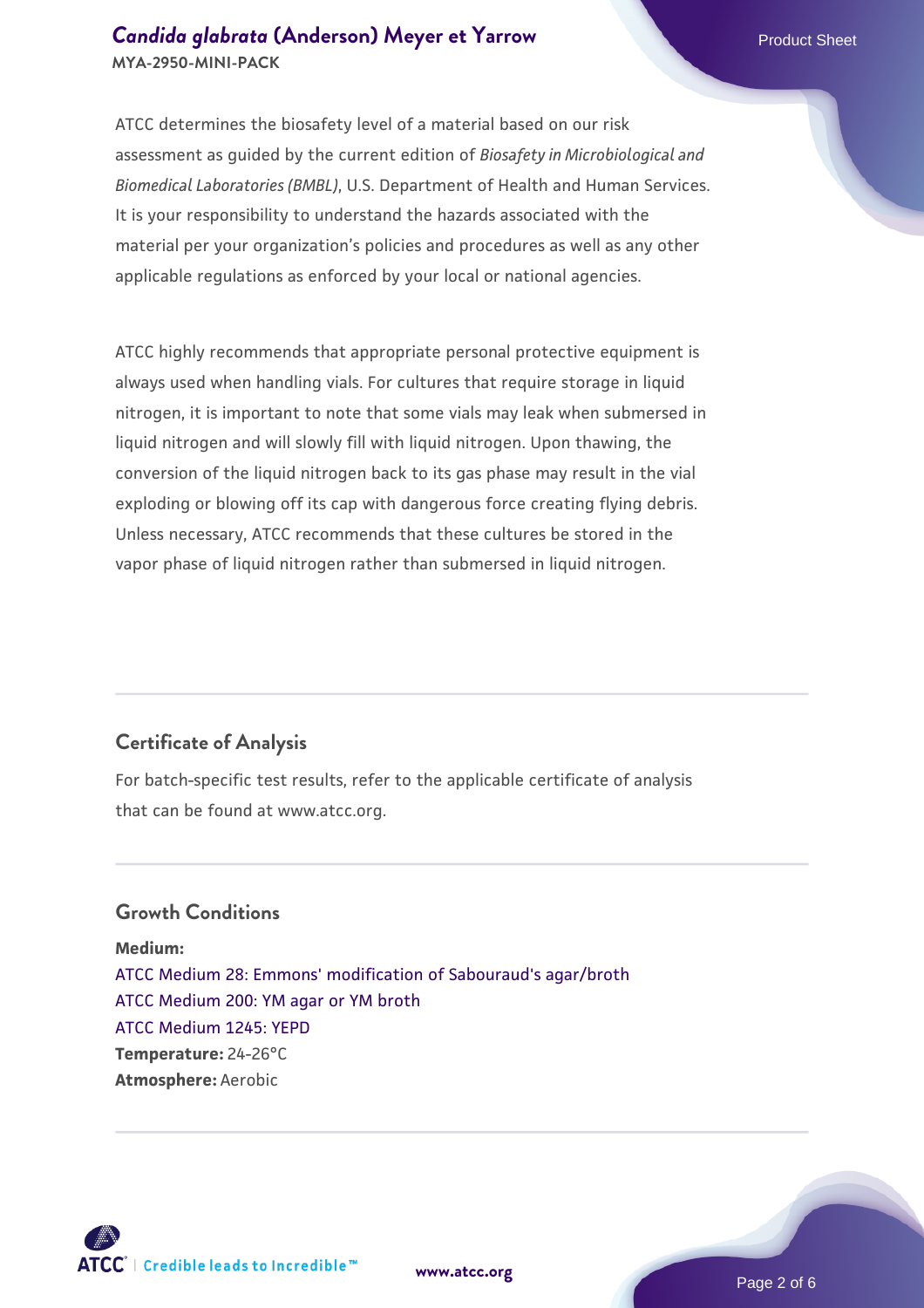#### **[Candida glabrata](https://www.atcc.org/products/mya-2950-mini-pack) [\(Anderson\) Meyer et Yarrow](https://www.atcc.org/products/mya-2950-mini-pack) Product Sheet Product Sheet MYA-2950-MINI-PACK**

#### **Handling Procedures**

Frozen mini-cryovials packed in dry ice should either be thawed immediately for use or stored at or below

-70°C until the expiration date printed on the label. Storage at -20°C may affect the growth and viability of the culture.

- To thaw a frozen mini-cryovial, place the vial upright in a **25°C to 30°C** 1. water bath, until just thawed **(approximately 2-3 minutes).** Immerse the mini-cryovial just sufficient to cover the frozen material. Do not agitate the mini-cryovial.
- 2. Immediately after thawing, wipe down the mini-cryovial with 70% ethanol and aseptically transfer at least 50 µL (or 2-3 agar cubes) of the content onto a plate or broth with the recommended medium.
- 3. Discard the empty vial. Do not refreeze any unused portion as it will result in a loss of viability.
- 4. Incubate the inoculum/strain at the temperature and conditions recommended. Inspect for growth of the inoculum/strain regularly. Viability is typically noticeable after 1-2 days of incubation. However, the time necessary for significant growth will vary from strain to strain.

**Morphology:** After 3 days at 25°C in YM broth, the cells are subglobose to ovoid, 2.5-4 x 3-6 µm, and occur singly or in pairs.

#### **Notes**

Quality control strain.

Additional, updated information on this product may be available on the ATCC

® web site at www.atcc.org.

#### **Material Citation**

If use of this material results in a scientific publication, please cite the material in the following manner: *Candida glabrata* (Anderson) Meyer et Yarrow (ATCC MYA-2950-MINI-PACK)



**[www.atcc.org](http://www.atcc.org)**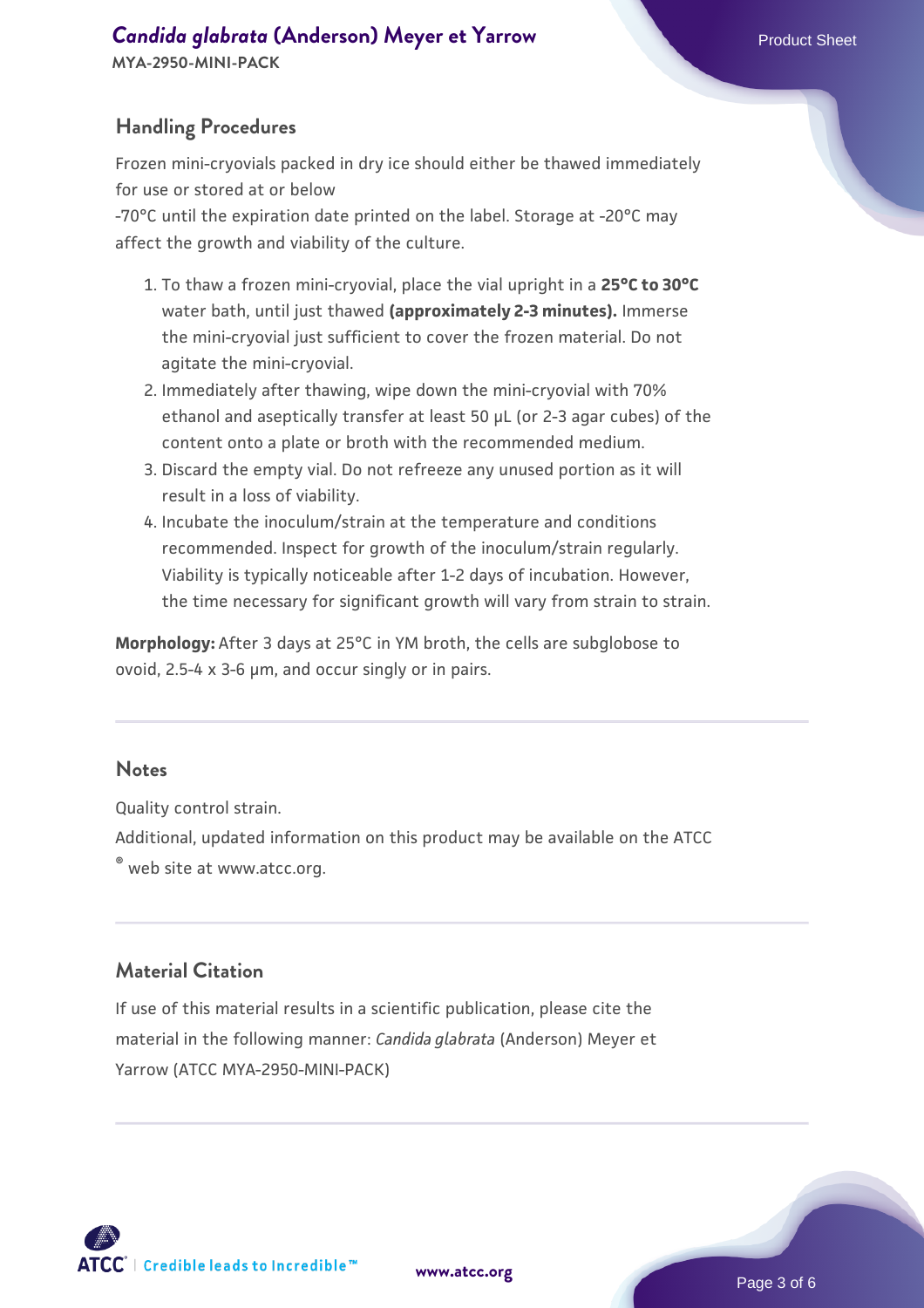## **[Candida glabrata](https://www.atcc.org/products/mya-2950-mini-pack) [\(Anderson\) Meyer et Yarrow](https://www.atcc.org/products/mya-2950-mini-pack) Product Sheet Product Sheet**

**MYA-2950-MINI-PACK**

#### **References**

References and other information relating to this material are available at www.atcc.org.

#### **Warranty**

The product is provided 'AS IS' and the viability of ATCC® products is warranted for 30 days from the date of shipment, provided that the customer has stored and handled the product according to the information included on the product information sheet, website, and Certificate of Analysis. For living cultures, ATCC lists the media formulation and reagents that have been found to be effective for the product. While other unspecified media and reagents may also produce satisfactory results, a change in the ATCC and/or depositor-recommended protocols may affect the recovery, growth, and/or function of the product. If an alternative medium formulation or reagent is used, the ATCC warranty for viability is no longer valid. Except as expressly set forth herein, no other warranties of any kind are provided, express or implied, including, but not limited to, any implied warranties of merchantability, fitness for a particular purpose, manufacture according to cGMP standards, typicality, safety, accuracy, and/or noninfringement.

#### **Disclaimers**

This product is intended for laboratory research use only. It is not intended for any animal or human therapeutic use, any human or animal consumption, or any diagnostic use. Any proposed commercial use is prohibited without a license from ATCC.

While ATCC uses reasonable efforts to include accurate and up-to-date information on this product sheet, ATCC makes no warranties or representations as to its accuracy. Citations from scientific literature and

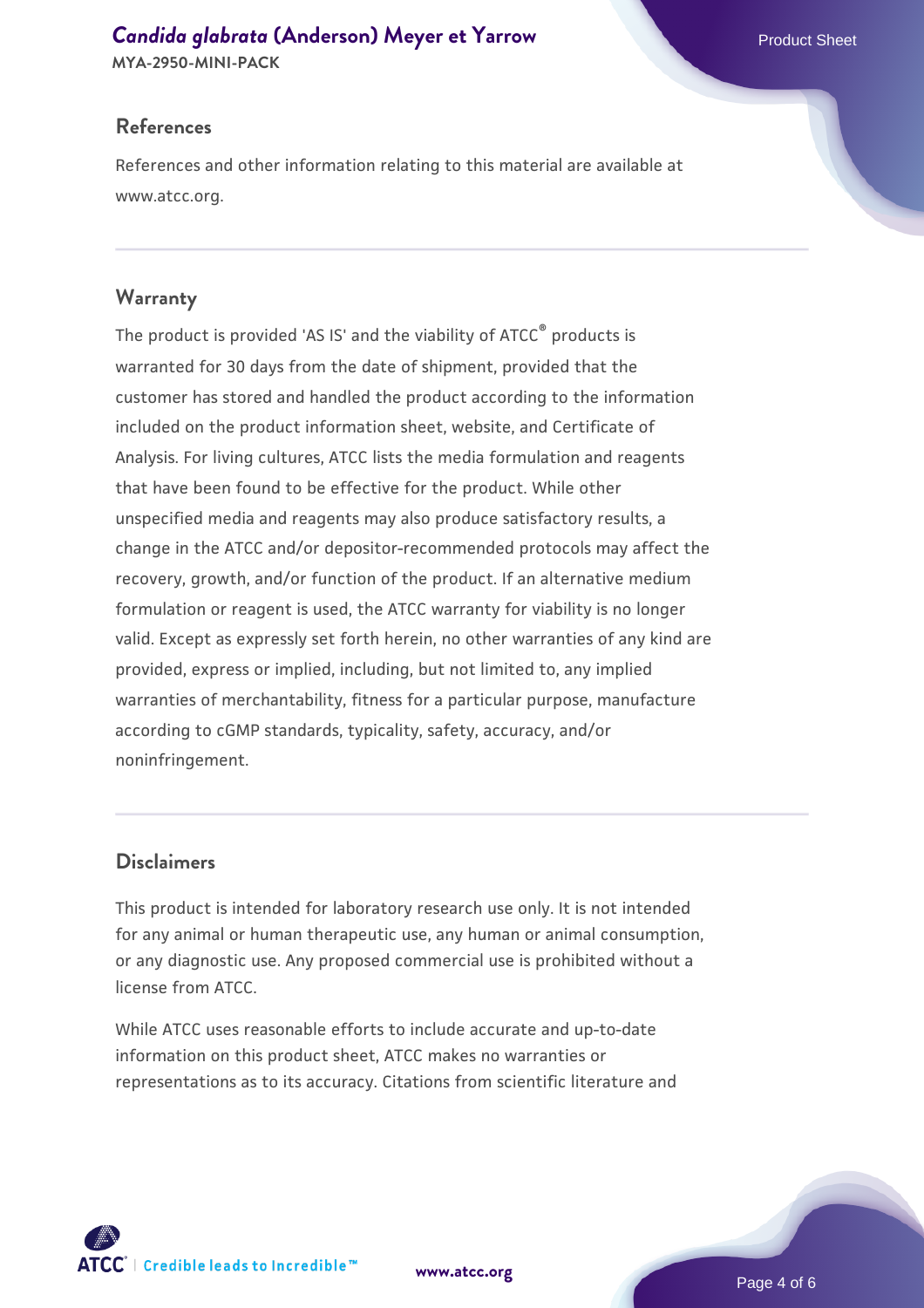patents are provided for informational purposes only. ATCC does not warrant that such information has been confirmed to be accurate or complete and the customer bears the sole responsibility of confirming the accuracy and completeness of any such information.

This product is sent on the condition that the customer is responsible for and assumes all risk and responsibility in connection with the receipt, handling, storage, disposal, and use of the ATCC product including without limitation taking all appropriate safety and handling precautions to minimize health or environmental risk. As a condition of receiving the material, the customer agrees that any activity undertaken with the ATCC product and any progeny or modifications will be conducted in compliance with all applicable laws, regulations, and guidelines. This product is provided 'AS IS' with no representations or warranties whatsoever except as expressly set forth herein and in no event shall ATCC, its parents, subsidiaries, directors, officers, agents, employees, assigns, successors, and affiliates be liable for indirect, special, incidental, or consequential damages of any kind in connection with or arising out of the customer's use of the product. While reasonable effort is made to ensure authenticity and reliability of materials on deposit, ATCC is not liable for damages arising from the misidentification or misrepresentation of such materials.

Please see the material transfer agreement (MTA) for further details regarding the use of this product. The MTA is available at www.atcc.org.

#### **Copyright and Trademark Information**

© ATCC 2021. All rights reserved. ATCC is a registered trademark of the American Type Culture Collection.

#### **Revision**

This information on this document was last updated on 2022-05-25



**[www.atcc.org](http://www.atcc.org)**

Page 5 of 6